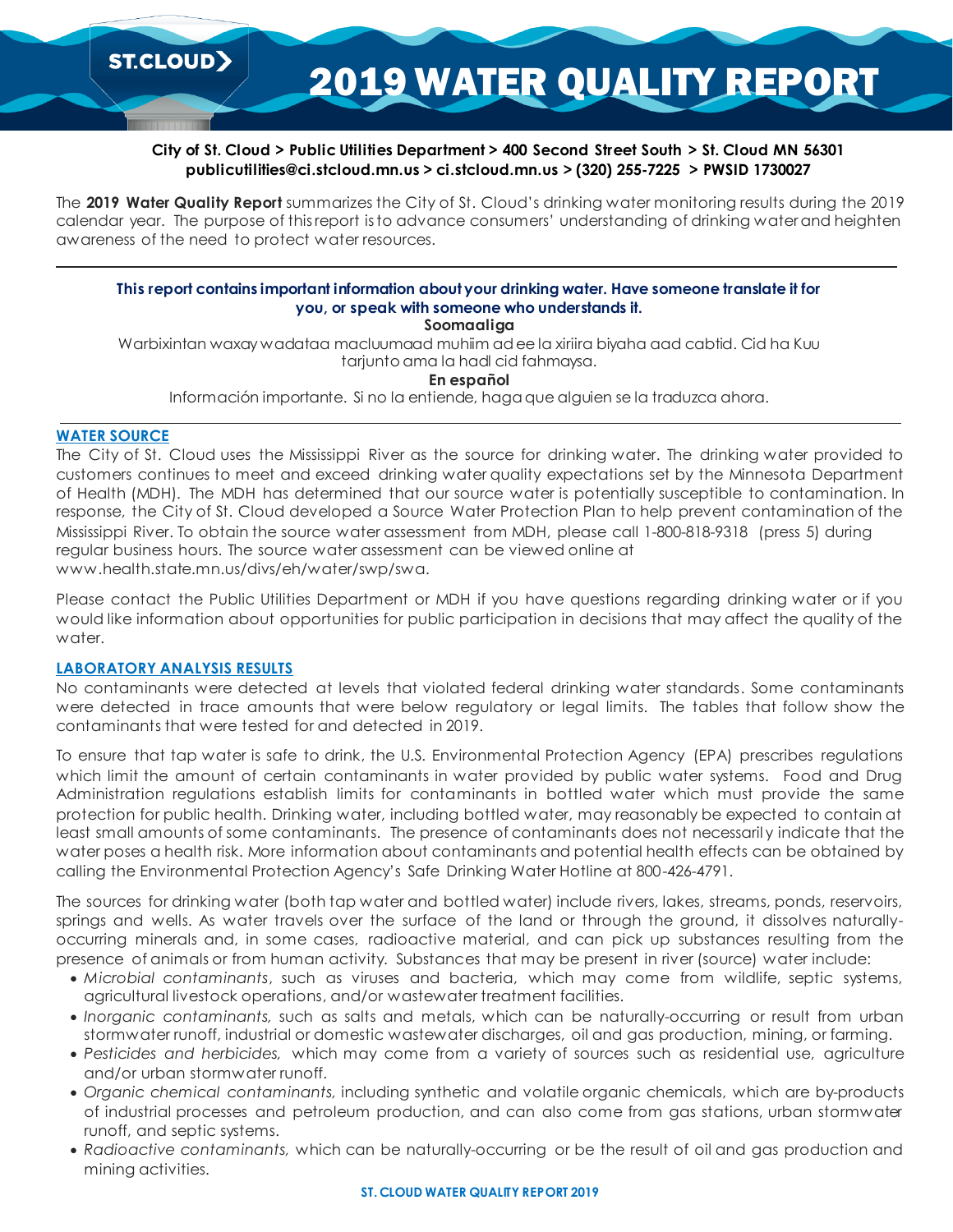#### **DEFINITIONS**

MCLG – Maximum Contaminant Level Goal - concentrations less than this have no known or expected risk to health.

- MCL Maximum Contaminant Level the highest lev el of a contaminant that is allowed in drinking water.
- TT Treatment Technique a required treatment process to reduce the contaminant level.
- NTU Nephelometric Turbidity Unit measurement of light intensity as a beam of light passes through a water sample.
- AL Action Lev el the concentration that triggers treatment or other requirement.
- MRDL Maximum Residual Disinfectant Level
- MRDLG Maximum Residual Disinfectant Level Goal
- NA Not Applicable
- ppm parts per million
- ppb parts per billion

PWSID – Public Water System Identification

| <b>INORGANIC &amp; ORGANIC PARAMETERS - TESTED IN DRINKING WATER</b>                                                                                                                                                                                                             |                                                    |                                      |                                                                              |                                                           |                                     |                                                                       |  |  |  |  |
|----------------------------------------------------------------------------------------------------------------------------------------------------------------------------------------------------------------------------------------------------------------------------------|----------------------------------------------------|--------------------------------------|------------------------------------------------------------------------------|-----------------------------------------------------------|-------------------------------------|-----------------------------------------------------------------------|--|--|--|--|
| <b>Parameter</b>                                                                                                                                                                                                                                                                 | <b>EPA Limit (MCL)</b>                             | <b>EPA Goal</b><br>(MCLG)            | <b>Highest Average or</b><br><b>Highest Single Test</b><br><b>Result</b>     | <b>Range of</b><br><b>Detected Test</b><br><b>Results</b> | <b>Meets</b><br><b>Requirements</b> | <b>Typical Sources</b>                                                |  |  |  |  |
| <b>Nitrate</b><br>ppm                                                                                                                                                                                                                                                            | 10.4                                               | 10                                   | 0.23                                                                         | N/A                                                       | <b>YES</b>                          | Runoff from<br>fertilizer; sewage;<br>erosion of natural<br>deposits. |  |  |  |  |
| <b>Fluoride</b><br>ppm                                                                                                                                                                                                                                                           | 4.0                                                | 4.0                                  | 0.64                                                                         | $0.58 - 0.66$                                             | <b>YES</b>                          | Water additive to<br>promote strong<br>teeth.                         |  |  |  |  |
| Fluoride is nature's cavity fighter. Since studies show that optimal fluoride levels in drinking water benefit public health, municipal community<br>water systems are required to add fluoride to the drinking water; fluoride concentration between 0.5 to 1.5 ppm is optimum. |                                                    |                                      |                                                                              |                                                           |                                     |                                                                       |  |  |  |  |
| DISINFECTION RELATED PARAMETERS - TESTED IN DRINKING WATER                                                                                                                                                                                                                       |                                                    |                                      |                                                                              |                                                           |                                     |                                                                       |  |  |  |  |
| <b>Total Trihalo-</b><br>methanes (THMs)<br>ppb                                                                                                                                                                                                                                  | 80                                                 | N/A                                  | 28                                                                           | $12.90 - 33.70$                                           | <b>YES</b>                          | By-product of<br>drinkingwater<br>disinfection.                       |  |  |  |  |
| <b>Haloacetic Acids</b><br>(HAA) ppb                                                                                                                                                                                                                                             | 60                                                 | N/A                                  | 26.7                                                                         | $17.10 - 29.40$                                           | <b>YES</b>                          | By-product of<br>drinkingwater<br>disinfection.                       |  |  |  |  |
| <b>Total Chlorine</b><br>ppm                                                                                                                                                                                                                                                     | 4.0                                                | 4.0                                  | 2.93                                                                         | $2.55 - 3.31$                                             | <b>YES</b>                          | Wateradditive<br>used to control<br>microbes.                         |  |  |  |  |
|                                                                                                                                                                                                                                                                                  |                                                    |                                      | DISINFECTION BYPRODUCT INDICATOR - TESTED IN SOURCE WATER AND DRINKING WATER |                                                           |                                     |                                                                       |  |  |  |  |
| <b>Parameter</b>                                                                                                                                                                                                                                                                 | <b>Removal</b><br><b>Required</b>                  | Range of %<br><b>Removal</b>         | <b>Average % Removal</b><br><b>Achieved</b>                                  | <b>Meets</b><br><b>Requirements</b>                       | <b>Typical Sources</b>              |                                                                       |  |  |  |  |
| <b>Total Organic</b><br>Carbon                                                                                                                                                                                                                                                   | Variable > 30%                                     | $50.7 - 62.8$                        | 56.7                                                                         | <b>YES</b>                                                | N/A                                 |                                                                       |  |  |  |  |
|                                                                                                                                                                                                                                                                                  | <b>TREATMENT INDICATOR-TESTED DURING TREATMENT</b> |                                      |                                                                              |                                                           |                                     |                                                                       |  |  |  |  |
| <b>Parameter</b>                                                                                                                                                                                                                                                                 | <b>Removal</b><br><b>Requirements</b>              | % of Results in<br><b>Compliance</b> | <b>Highest Test Result</b>                                                   | <b>Meets</b><br><b>Requirements</b>                       | <b>Typical Source</b>               |                                                                       |  |  |  |  |
| <b>Turbidity</b>                                                                                                                                                                                                                                                                 | Treatment<br>Technique                             | 100%                                 | 1.05                                                                         | <b>YES</b>                                                | Soil Runoff                         |                                                                       |  |  |  |  |

# WHAT'S IN YOUR TAP?

St. Cloud Public Utilities is committed to ensuring all customers have access to safe, clean drinking water. Keep your hands clean and your body hydrated with tap water that is treated with an advanced process to ensure safety and quality for our customers.